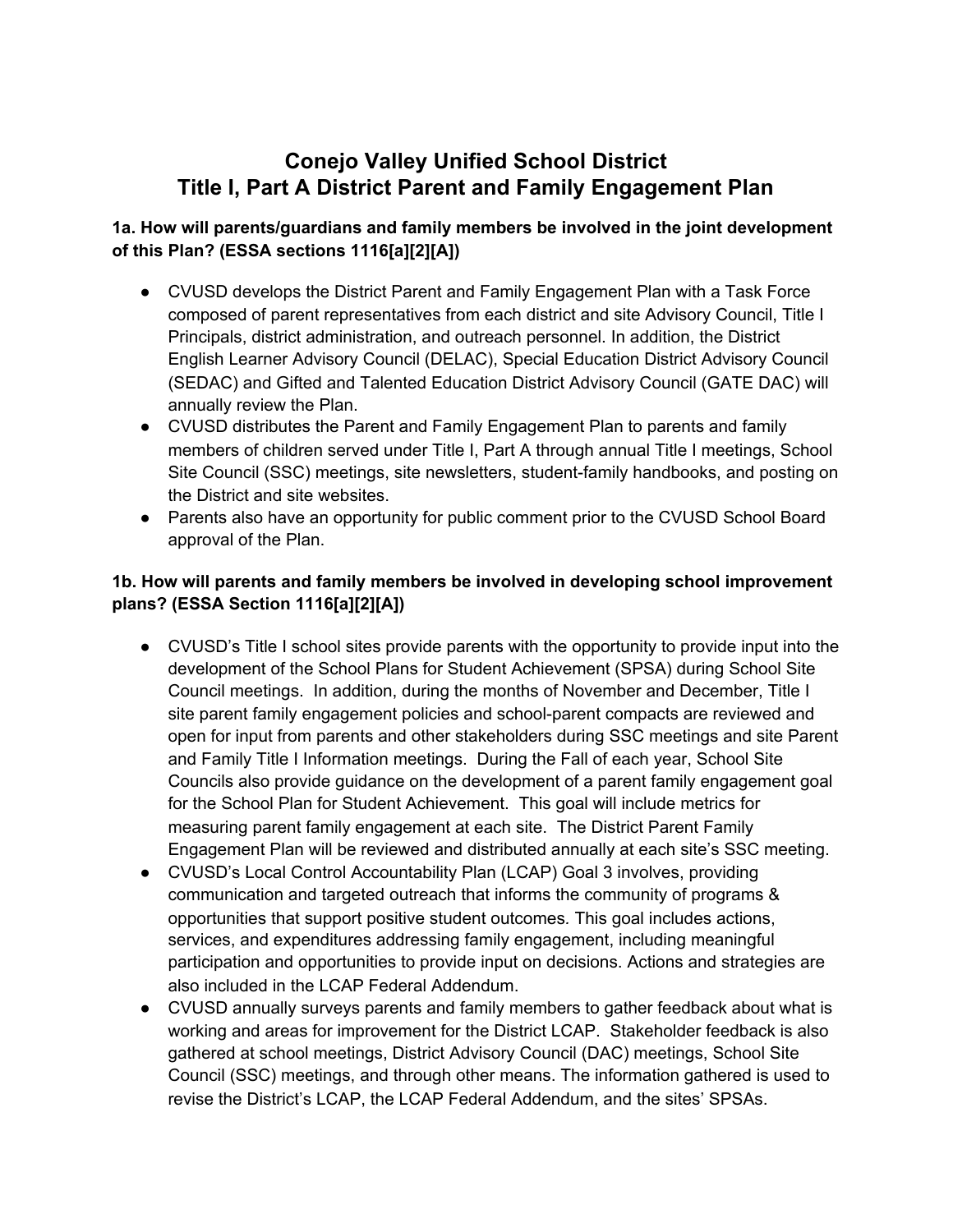### **1c. How will the LEA ensure that the Parent and Family Engagement Plan is in a format and language that is easy for the parents and families to understand? (ESSA Section 1116[f])**

• Copies of the working drafts of the plan are in an understandable and uniform format, and Spanish translations are available. Translations in other languages are available as needed.

**2. How does the Local Educational Agency (LEA) provide the coordination, technical assistance, and other support necessary to assist and build the capacity of all participating schools within the LEA in planning and implementing effective parent and family involvement activities to improve student academic achievement and school performance? Does this include meaningful consultation with employers, business leaders, and philanthropic organizations, or individuals with expertise in effectively engaging parents and family members in education? (ESSA Section1116 [a][2][B])**

- District staff work collaboratively with site administrators to plan and implement parent and family engagement activities. Activities include parent information nights, workshops and family events. Activities for each site are described in the school's Parent and Family Engagement Policy, school-parent compact, and are included in each site's School Plan for Student Achievement (SPSA).
- District personnel, including the Director of Elementary Education, Title I Social Worker, and Outreach Specialist are available to serve as liaisons to Title I schools to provide support with parent family engagement. This support includes working collaboratively to provide professional learning opportunities as well as sharing best practices and resources between schools. Site principals work closely with their outreach assistant to provide guidance, support, and direction based on their school goals.
- Expectations for parent outreach and engagement are included in outreach assistant & outreach specialist job descriptions. These roles and responsibilities are reviewed during outreach and Title I meetings.
- Title I funds are used to pay necessary expenses for child-care costs to enable parents/guardians to participate in school-related meetings and training sessions.
- School meetings, including virtual and face to face meetings, are arranged at a variety of times to maximize parent/guardian involvement and participation.
- Training is provided to the District Advisory Council and School Site Councils on how to fulfill their role and function.
- Opportunities for parent and family engagement are provided on site and district websites, in newsletters, and flyers.
- Translation services are provided at parent meetings and workshops.
- The seven Title I elementary schools work with community services, school-based programs, and other programs in schools, when feasible, to improve student achievement, promote parental involvement, promote family literacy, and provide opportunities for smooth transition to school.
- School sites partner with community organizations, including the Thousand Oaks Library, Harbor House, Safe Passages with the Thousand Oaks Police Department, Conejo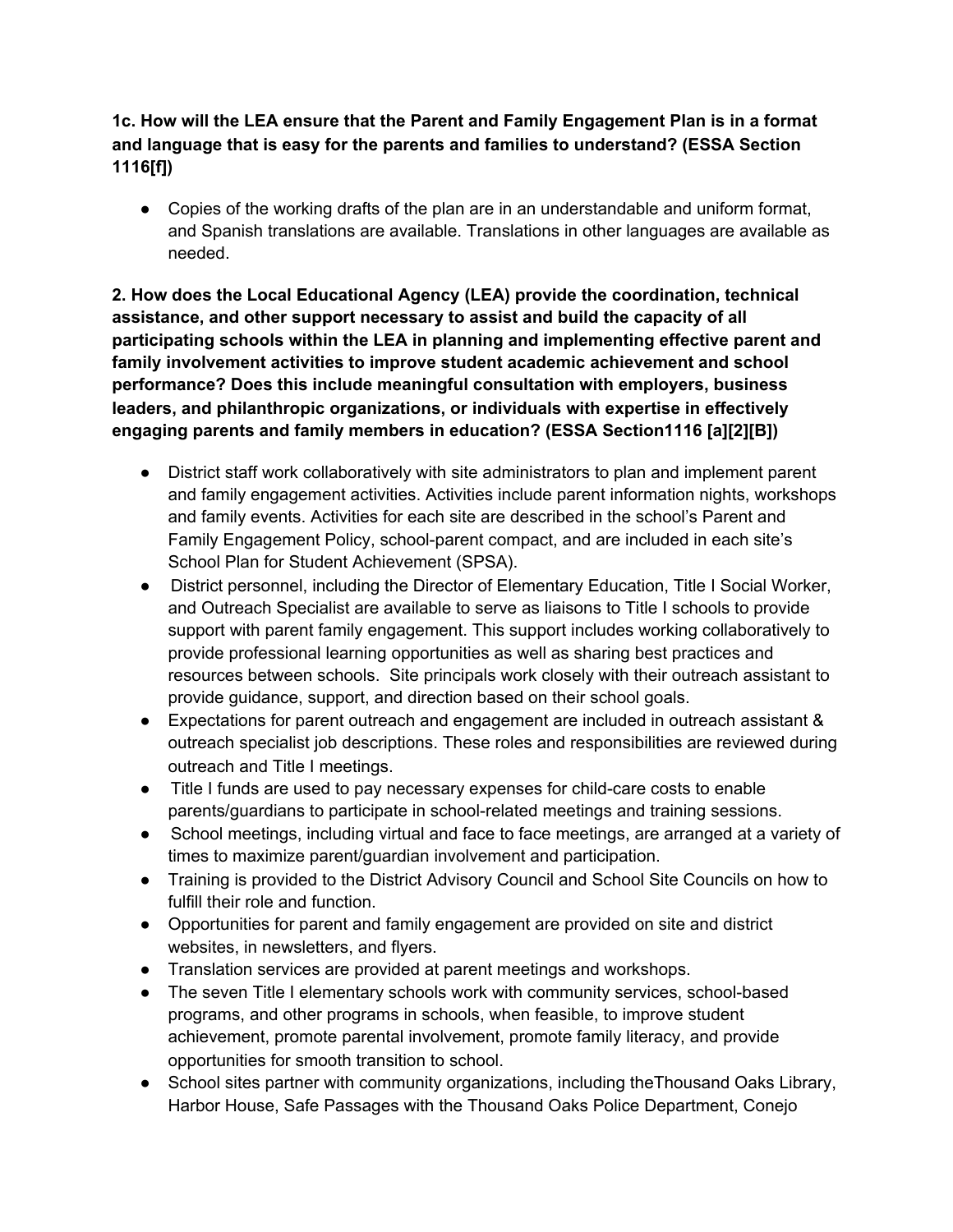Recreation and Park District (CRPD), YMCA, and the Boys and Girls Club. These are examples of some of the partnerships that are available to support the site instructional program and would be outlined in site School Plans for Student Achievement (SPSA).

● The Outreach Assistants, Title I Social Worker, school counselors, administrators, and Parent Teacher Associations (PTA) and Parent Faculty Associations (PFA) at each school site support in planning and implementing effective and inclusive parent involvement activities.

**2a. How will LEAs provide assistance to parents/guardians and families in understanding such topics as the challenging state academic content standards and academic achievement standards, state and local academic assessments, the requirements of Title I, Part A, how to monitor their child's progress, and how to work with educators to help all students succeed? (ESSA Section 1116[e][1])**

CVUSD provides assistance to parents/guardians through the following means:

- Site school-wide Title I Informational Meetings are held at the beginning of each school year
- Parent/Teacher conferences
- School Site Council (SSC) and English Learner Advisory Council (ELAC) meetings
- Back to School Night and Open House
- Student Study Team, Individualized Education Plan, or 504 meetings
- Parent informational meeting or trainings in IEP's and 504's (terms, programs, structure of IEP, processes)
- Project to Inspire- module on Standards and Assessment
- Q Parent Portal
- Distributing California Common Core State Standards (CCSS) document (TK-5) to parents at the first Title I Meeting, Back to School Night, Parent Conferences, ELAC/DELAC, and posted on CVUSD website
- Parent workshops on the Common Core Standards

#### **2b. How will LEAs provide materials and training such as literacy training and using technology to help parents and families work with their children to improve their achievement? (ESSA Section 1116[e][2])**

CVUSD provides parents/guardians with materials and training in the following ways:

- English Language Development classes are offered through Adult Education.
- Spanish literacy development opportunities are offered for adults and students.
- Q Parent Portal training
- Parent training is provided at school sites on internet safety and digital citizenship.
- Parent training is provided at school sites on how to use Canvas, Zoom, Go Math Academy, Connect Ed, Moby Max, and other learning software options with home/mobile access.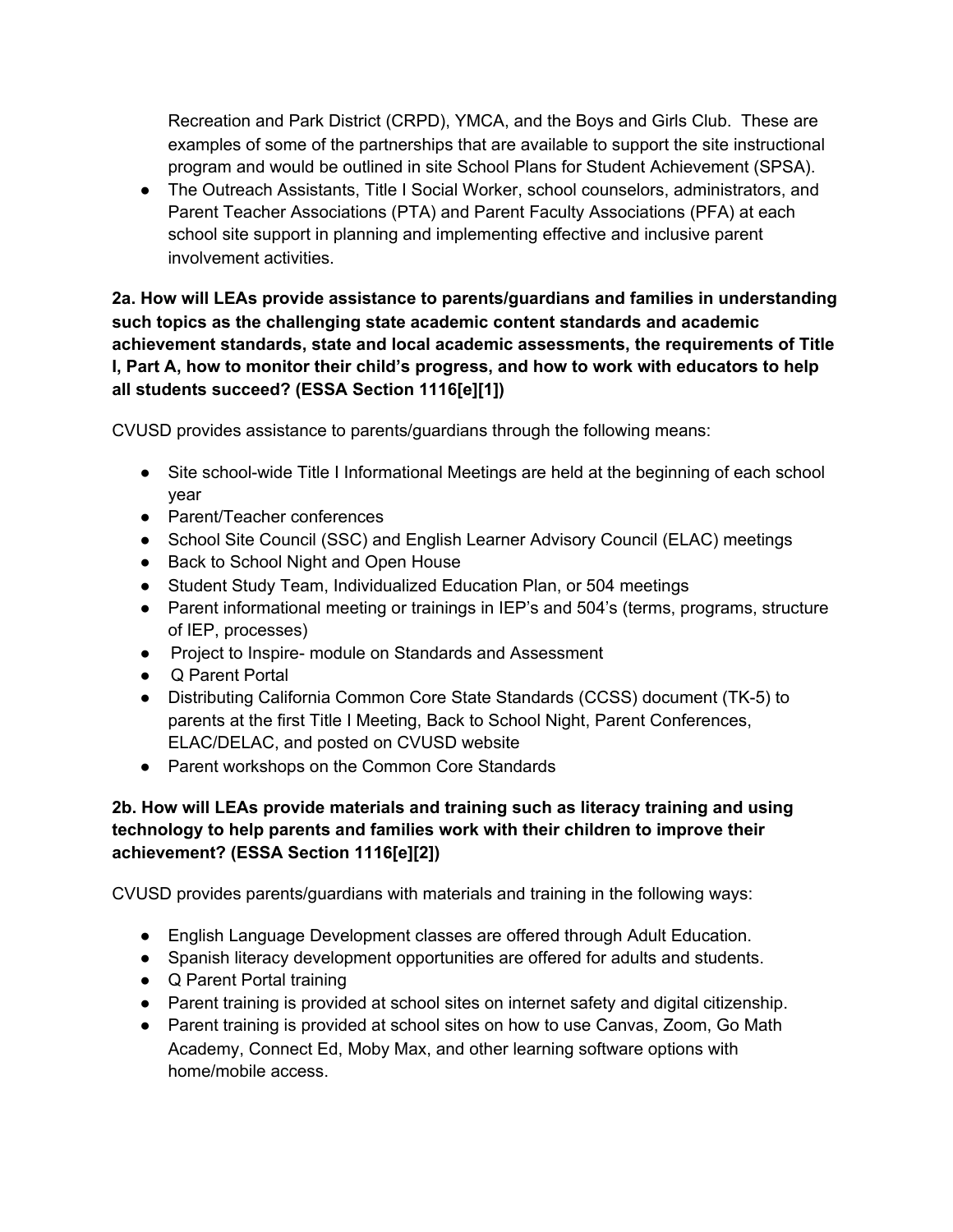- The Title I parent conference is offered annually on a Saturday for parents and families to connect and engage in ways to support their child's educational success. This year's program is being offered online via Zoom. Topics are designed around academic areas such as literacy, science, and math.
- Parent workshops are provided on topics such as math, reading comprehension, nutrition, and technology.
- Volunteer training is offered to assist parents with being involved at the school sites.
- Parenting skills education workshops are offered in areas such as child development, managing discipline, cultural awareness, self-esteem, empathy, compassion, family literacy book projects.
- Sites have ELAC, SEDAC, and GATE DAC meetings where requests for specific parent training can be identified.

**2c. How will LEAs educate teachers, instructional support staff, principals, and other school leaders and staff, with the assistance of parents/guardians and families, in the value and utility of contributions of parents/guardians and families, in how to reach out to, communicate with, and work with parents/guardians and families as equal partners, implementing and coordinating parent/guardian and family programs to build ties between parents and families, and the school? (ESSA Section 1116[e][3])**

This is accomplished through professional learning opportunities such as:

- **Title I School Site Staff Meetings** Title I principals provide professional learning for teachers in areas such as understanding poverty, cultural assets of families, and effective communication practices.
- **District Title I Principal Meetings** The Director of Elementary Education provides training and guidance to Title I elementary principals, developing capacity around parent outreach. The Coordinator of EL Services provides additional support and training.
- **Equity Training** The Assistant Superintendent of Student Services provides ongoing training to principals in equity practices and understanding bias'.
- **Outreach Assistant Meetings** Our Outreach Specialist provides professional development opportunities on a weekly basis. During these meetings, the team discusses effective two-way communication strategies, how to establish a welcoming and inviting environment, technology workshops, updates on community resources, how to guide parents to seek mental health support/resources, and community-building.
- **English Learner Advisory Committee (ELAC)** Principals provide parents guidance and information that will benefit the overall achievement of English Learners.
- **● ELD Advisor** Coordinator of EL Services collaborates with principals to provide professional development to EL Advisors on English Learner pedagogy.

**2d. How will LEAs coordinate and integrate parent/guardian and family involvement programs and activities with other federal, state and local programs, including public preschool programs, and conduct other activities, such as parent resource centers, that**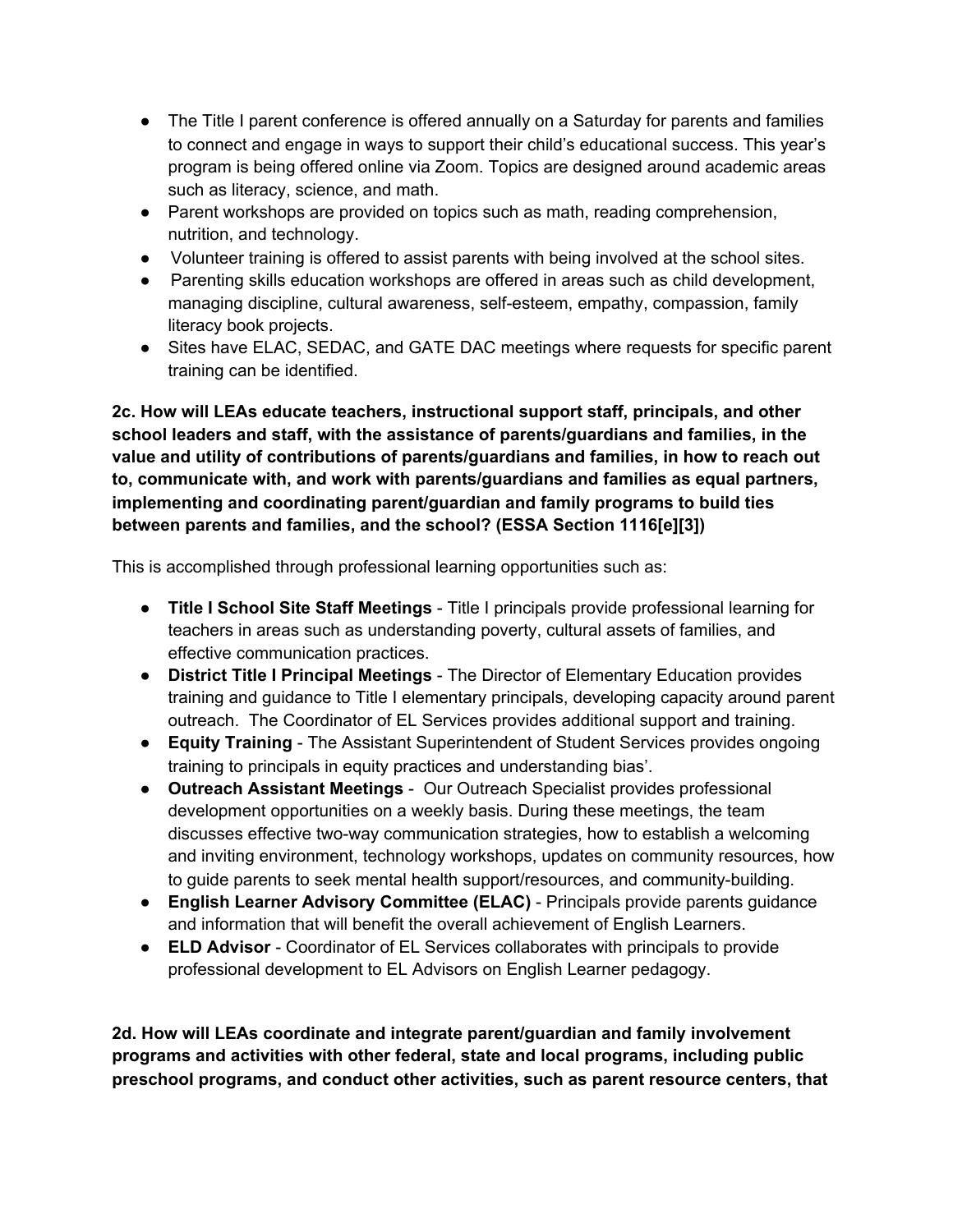# **encourage and support parents/guardians in fully participating in their children's education (ESSA sections 1116[a][2][C], and 1116[e][4])?**

This coordination and integration is accomplished through the following:

- Parent and family engagement activities for all programs, including State Preschool, English Learners, and Special Education are coordinated with those offered through Title I.
- Kinder readiness camps are provided at several Title I school sites (Conejo, Walnut and Ladera STARS Academy).
- Adult Education partners with Title I Outreach, and Adult Ed. teachers provide parent classes in English Language Development.
- District and site representatives from other programs support in identifying specific population needs.
- Joint meetings are scheduled with representatives from related programs (i.e. PTA RoundTable).

#### **2e. How will LEAs ensure that information related to school and parent/guardian programs, meetings, and other activities are sent to the parents/guardians of participating students in a format, and to the extent practicable, in a language the parents and families can understand? (ESSA Section 1116[e][5])**

- CVUSD ensures that information related to school and parent/guardian programs, meetings, and other activities is sent to the parents/guardians of participating students in a format and, to the extent practicable, in a language the parents/guardians can understand.
- A translator is also available for parent meetings and conferences as needed. **(ESSA Section 1116[e][5])**

# **2f. How will LEAs provide such other reasonable support for parent/guardian involvement activities as parent/guardians may request under this section? (ESSA Section 1116[e][14])**

- Annual parent surveys are used to gather information about the wants and needs of parents through the English Learner Needs Assessment and CVUSD LCAP Survey, and Parent Family Engagement Survey.
- ELAC meetings may include guest speakers related to specific parent requests/needs (i.e. social-motional learning and leadership).

**3. How will LEAs coordinate and integrate Title I parent and family engagement strategies with parent/guardian and family engagement strategies of other relevant federal, state, local laws, and programs and ensure consistency with federal, state, and local laws? (ESSA sections 1116[a][2][C], and 1116[e][4])**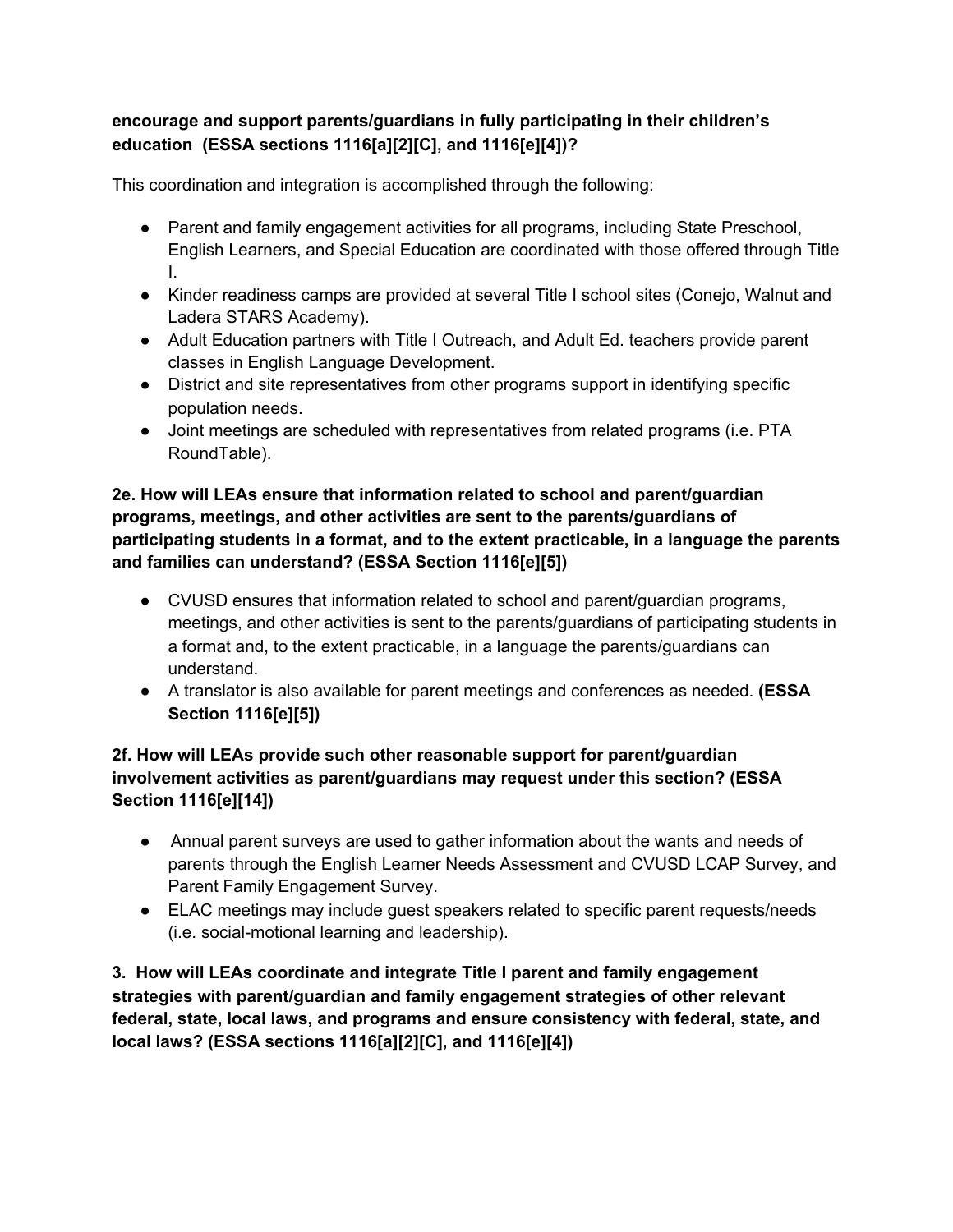● CVUSD coordinates parent and family engagement strategies across CVUSD programs through the ongoing collaboration between Instructional Services, Student Support Services, and State Preschool programs.

#### **4. How will LEAs conduct, with meaningful involvement of parents and family members, an annual evaluation of the content and effectiveness of this Policy on improving academic quality of all schools served under Title I, Part A, and use the findings to design evidence-based strategies (ESSA sections 1116[a][2][D], and 1116[a][2][E])?**

- In the spring of each year, School Site Councils at Title I school sites and the Parent Family Engagement Task Force will evaluate the effectiveness and appropriateness of the District Parent and Family Engagement Plan. Parent and Family [Engagement](https://docs.google.com/document/d/1DwuiRPR0Fk_eR6fjukT7Shavux5Zas9-sHPyWuNp6rw/edit) [Surveys](https://docs.google.com/document/d/1DwuiRPR0Fk_eR6fjukT7Shavux5Zas9-sHPyWuNp6rw/edit) are sent home to all parents and/or posted on the school and district websites. The results of the surveys are used to update the CVUSD Parent Family Engagement Plan and they are shared with all stakeholders.
- As part of the review process, CVUSD regularly implements and refines strategies that support successful school and family interactions.
- Each Title I school site will create a specific goal within their SPSAs that will identify measurements for parent family engagement efforts and this goal will be monitored by SSC. In addition, the CVUSD LCAP Goal 3 relates to parent family engagement which involves providing communication and targeted outreach that informs the community of programs & opportunities that support positive student outcomes. This goal will continue to be monitored through the District LCAP.
- CVUSD notifies parents/guardians of this review process and the completion of the Parent and Family Engagement Survey through Connect Ed messages, site websites, and email. A paper copy of the Parent and Family [Engagement](https://docs.google.com/document/d/1DwuiRPR0Fk_eR6fjukT7Shavux5Zas9-sHPyWuNp6rw/edit) Survey is provided to parents upon their request**. (Ed Code 11503)**

## **4a. What are the barriers to greater participation by parents in activities authorized by ESSA Section 1116, with particular attention to parents and family members who are economically disadvantaged, are disabled, have limited English proficiency, have limited literacy, or are of any racial or ethnic minority background? (ESSA Section 1116[a][2][D][i])**

Within our Title I schools**,** we have identified the following overarching barriers that can potentially affect the engagement and participation:

- **●** Parents experiencing transportation challenges that may affect their ability to access or attend school events.
- **●** Parents' varied schooling experiences impact their participation and understanding of the school system.
- Parents may also experience barriers related to the use and access of technology
- Parents may experience economic barriers that may also impact their access to health care & shelter.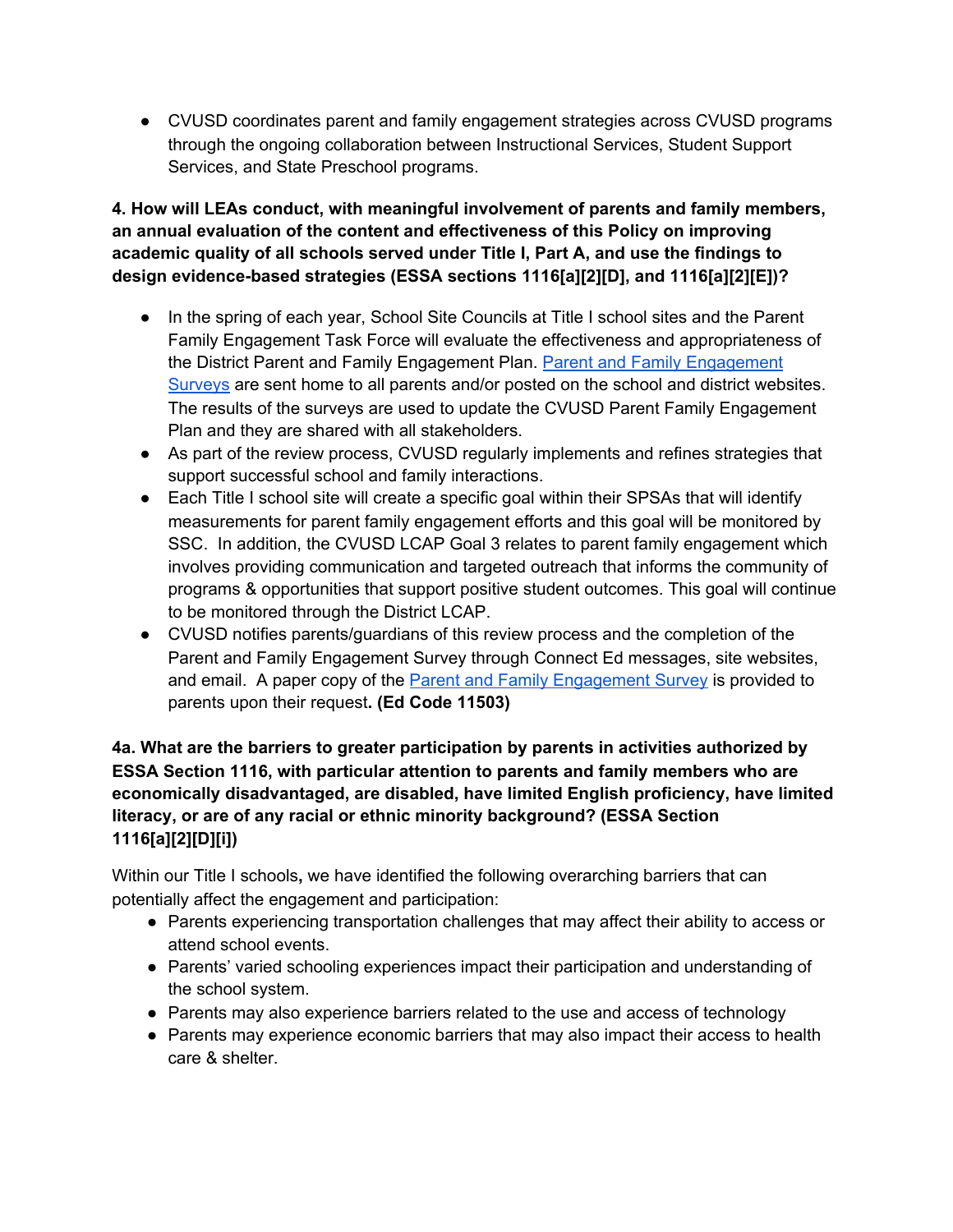School administration, outreach assistants, and teachers will support parents and families in helping overcome any potential barriers that may exist.

#### **4b. What are the needs of parents and family members so that they may assist with the learning of their children, including engaging with school personnel and teachers? (ESSA Section 1116[a][2][D][ii]**

• As part of the review process, CVUSD will use a **Parent and Family [Engagement](https://docs.google.com/document/d/1DwuiRPR0Fk_eR6fjukT7Shavux5Zas9-sHPyWuNp6rw/edit) Survey** and the annual LCAP Survey to determine the needs of parents and family members so that they may assist with the learning of their children, including engaging with school personnel and teachers. Results of the survey will be shared with each site to inform site-specific parent family engagement needs. **(ESSA Section 1116[a][2][D][ii])**

# **4c. What are the strategies used to support successful school and family interactions? (ESSA Section 1116[a][2][D][iii])**

- Each Title I school site collaboratively develops a Parent and Family Engagement Policy, as well as a School-Parent Compact, and tailors parent and family engagement opportunities to meet the needs of their families, which may include hosting virtual and in-person family information nights, school tours, math and literacy nights, parent training in digital resources and platforms, information meetings or webinars, and other opportunities for families to engage with the staff.
- The School-Parent Compact describes how families and school staff share the responsibility for improving student achievement.
- In addition, actions and strategies for parent and family engagement are identified in each site's SPSA.

### **5. How will CVUSD use findings of the evaluation conducted to design evidence-based strategies for more effective parent/guardian and family involvement and, if necessary, to revise the parent/guardian and family engagement policy? (ESSA Section 1116[a][2][E])**

- The following evidence based practices adapted from the California Department of Education. (2017). *Family Engagement Toolkit: Continuous [Improvement](https://www.cde.ca.gov/fg/aa/lc/documents/family-engagement.pdf) Through an [Equity](https://www.cde.ca.gov/fg/aa/lc/documents/family-engagement.pdf) Lens* and the U.S. Department of Education (2013). *Partners in [Education:](https://sedl.org/pubs/framework/FE-Cap-Building.pdf) A Dual [Capacity-Building](https://sedl.org/pubs/framework/FE-Cap-Building.pdf) Framework for Family-School Partnership[s](https://sedl.org/pubs/framework/FE-Cap-Building.pdf)* will be used to guide the work of parent family engagement and will be measured as part of the annual evaluation:
	- **Linked to Learning** activities are aligned with school and district achievement goals and connect families to the teaching and learning goals for the students. Sites provide families with activities to support at home learning.
	- **Relational** sites focus on building respectful and trusting relationships between home and school.
	- **Developmental** activities focus on building the intellectual, social, and human capital of stakeholders engaged in the program. This involves capacity building for families and educators.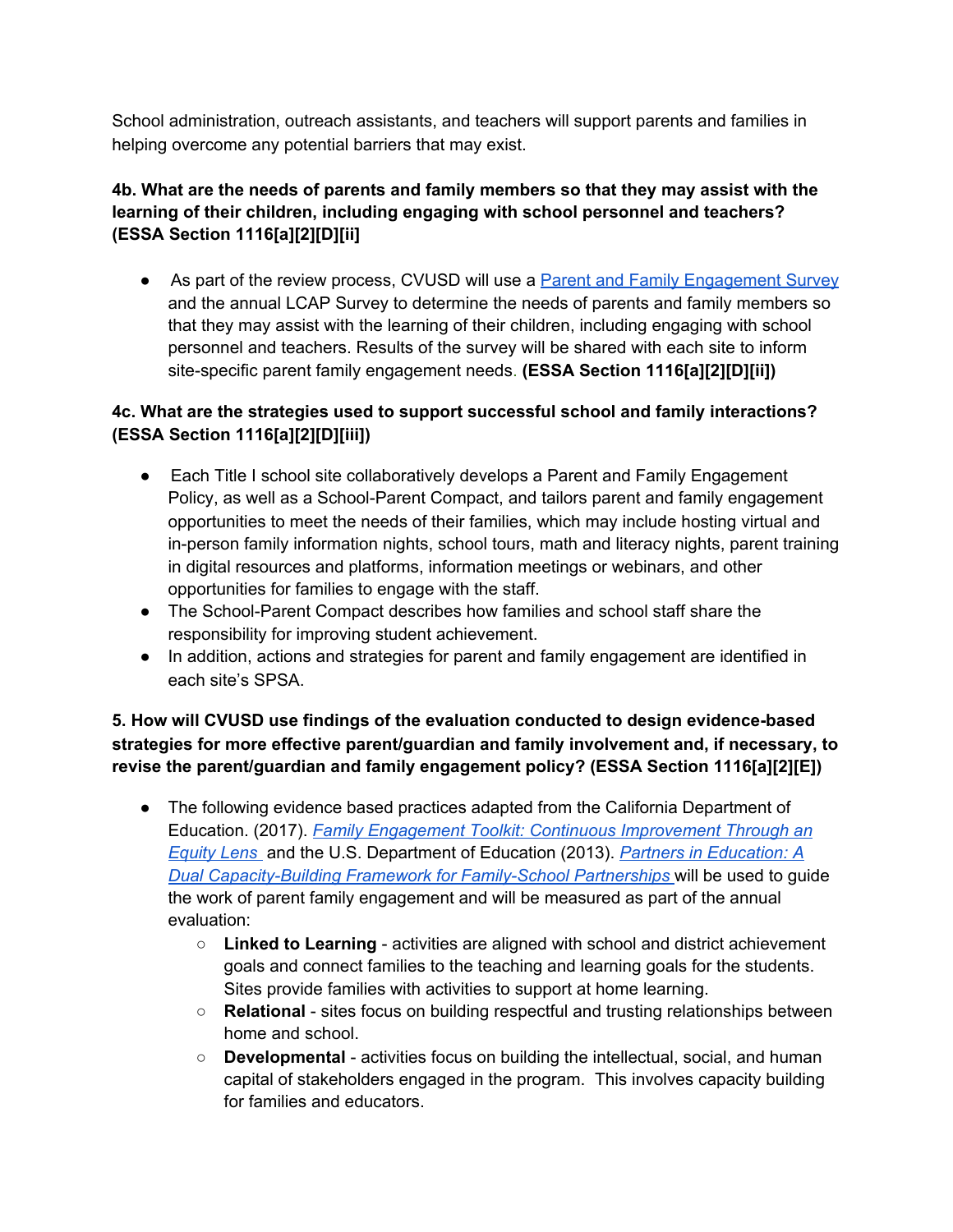- **Collective/Collaborative** activities are conducted in group rather than individual settings and focus on building learning communities and networks.
- **Communication** sites build two-way communication between families and the school.
- **Culturally Responsive** sites are culturally responsive to diverse families and use an assets based approach to understanding families.
- **Interactive** participants are given opportunities to test out and apply new skills.
- CVUSD will use the findings of the Parent Family [Engagement](https://docs.google.com/document/d/1DwuiRPR0Fk_eR6fjukT7Shavux5Zas9-sHPyWuNp6rw/edit) Survey and any parent feedback tools to implement the evidence-based strategies for more effective parent/guardian and family involvement. CVUSD will use the findings to make any recommended revisions to the District Parent Family Engagement Plan. **(ESSA Section 1116[a][2][E])**

# **6. How will CVUSD involve parents and families in the activities of schools served by Title I Part A to adequately represent the needs of the population served by the district for the purposes of developing, revising, and reviewing the parent and family engagement plan? (ESSA Section 1116[a][2][F])**

- Each Title I school site will have a parent representative from a district or site advisory council participate in a Parent and Family Engagement Task Force to review the results of the annual needs assessments, surveys, and input from site SSC and ELAC meetings. The Task Force uses this information to develop, revise, and review the District Parent and Family Engagement Plan and provide additional guidance to sites on implementation of evidence-based strategies.
- CVUSD includes Title I school activities in district communications to parents/guardians and family members.
- CVUSD assists schools with translation services or other accommodations needed to encourage participation of parents/guardians and family members.

# **How will LEAs reserve I percent of Title I, Part A funds to carry out parent and family engagement requirements? (ESSA Section 1116[a][3][A])**

● At least one percent of CVUSD's Title I allocation is used to support district-wide family engagement personnel and activities, including a Parent Outreach Specialist, Outreach Assistants, a Title I social worker, the annual Parent Engagement Conference, and interpretation services. CVUSD allots \$312,000 towards parent family engagement, which is approximately 19.3% of the total allocation of Title I funds.

# **How will LEAs allot funds for parent and family engagement (ESSA Section 1116[a][3][B])?**

● Funds reserved by the District for family engagement activities are used to support the activities and strategies addressed in this Plan. Funds are also used to provide parent resources and events in their primary language.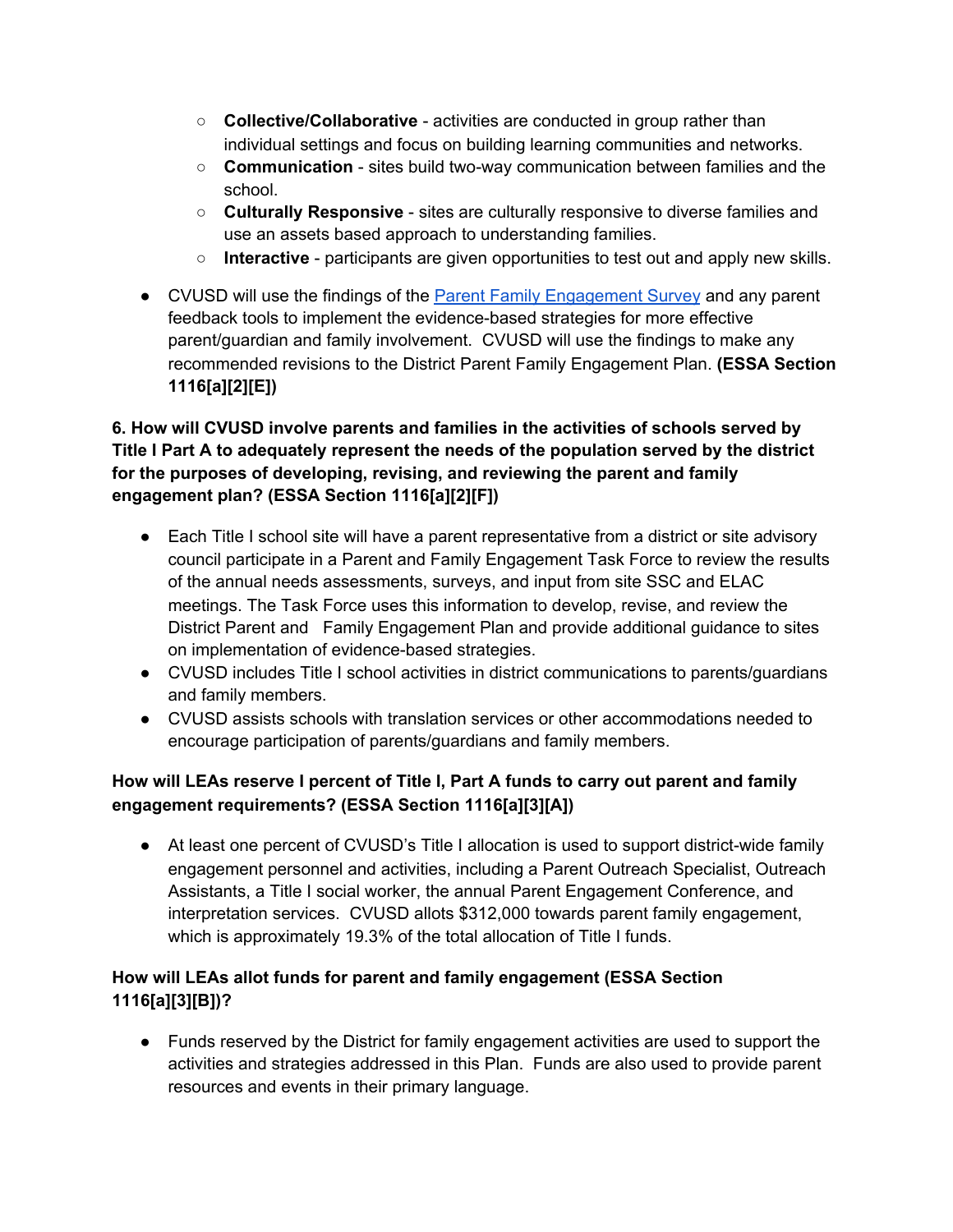● Families are involved in decisions about how Title I funds are used through the annual LCAP survey. Each Title I school site, in collaboration with their School Site Council, also develops a site Parent and Family Engagement Policy to address their site and family needs.

## **How will LEAs distribute 90 percent of the 1 percent reserve to schools (ESSA Section 1116[a][3][C])?**

● The District distributes 90% of the Title I, Part A funds to schools based on a funding formula. Schools are ranked based on their student count for students who qualify for the National School Lunch Program.